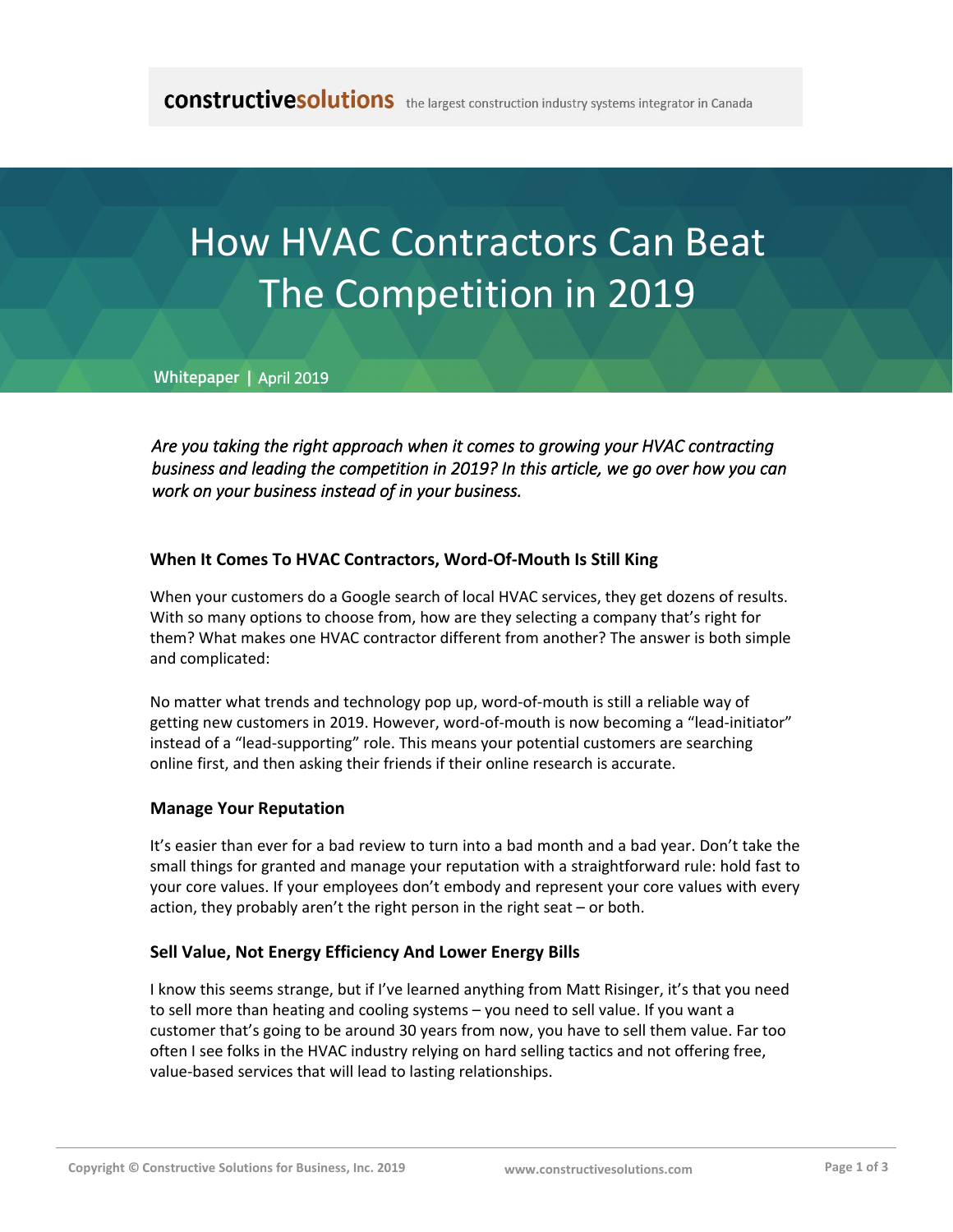# **Start A Blog**

If you don't have one, I can almost guarantee that if you start one and actively post articles that are relevant to your market, you'll get new customers. Here are a few topics to start you out:

- •Top HVAC Systems In 2019
- •What Heating And Air Conditioning System Is Right For You?
- •Why Your Air Conditioner And Air Ducts Need A Checkup In 2019

*Remember, you want to educate your potential customers and add value. Today's consumers are looking to understand and learn, not just hire.*

#### **Social Proof**

Social Proof is closely related to things like Google reviews, and review sites like Angie's List, Thumbtack, and HomeAdvisor, however, it's a little more involved. If you get a positive review, make sure someone reaches out to that customer for a 15-minute interview. The best part is that you can turn this fun interview into a blog post that helps potential customers make a more informed decision on why they should use your HVAC company.

#### **Do Your Research**

Related to social proof, it's likely that you have a long-term and very satisfied customer. Not everyone is going to have one, but if you do – reach out to them and see if you can buy them lunch and ask some questions. Ask this customer why they chose you, why they stay with you, and why the recommend you. You'll come out of this meeting knowing a lot more than you did before!

#### **Reddit**

While this is fairly unconventional, and yes, you'll run by some posts that are more "fun" than practical, Reddit is a great place to keep your pulse on the HVAC community. Visit r/ HVAC to tune into a wide variety of topics from customers to job prospects and industry pros like you. Just remember, Reddit isn't an advertising platform for your business!

#### **Control Your Costs**

I know at the time you come across them, all the latest and greatest tools can seem like "must buys", but don't give in so quickly. When it comes to new tools and technology, use that old-school rule: write it down, put it on your fridge, and look at it every day for a week. If you still need it at the end of the week, buy it. If you don't put it on a list of "wants".